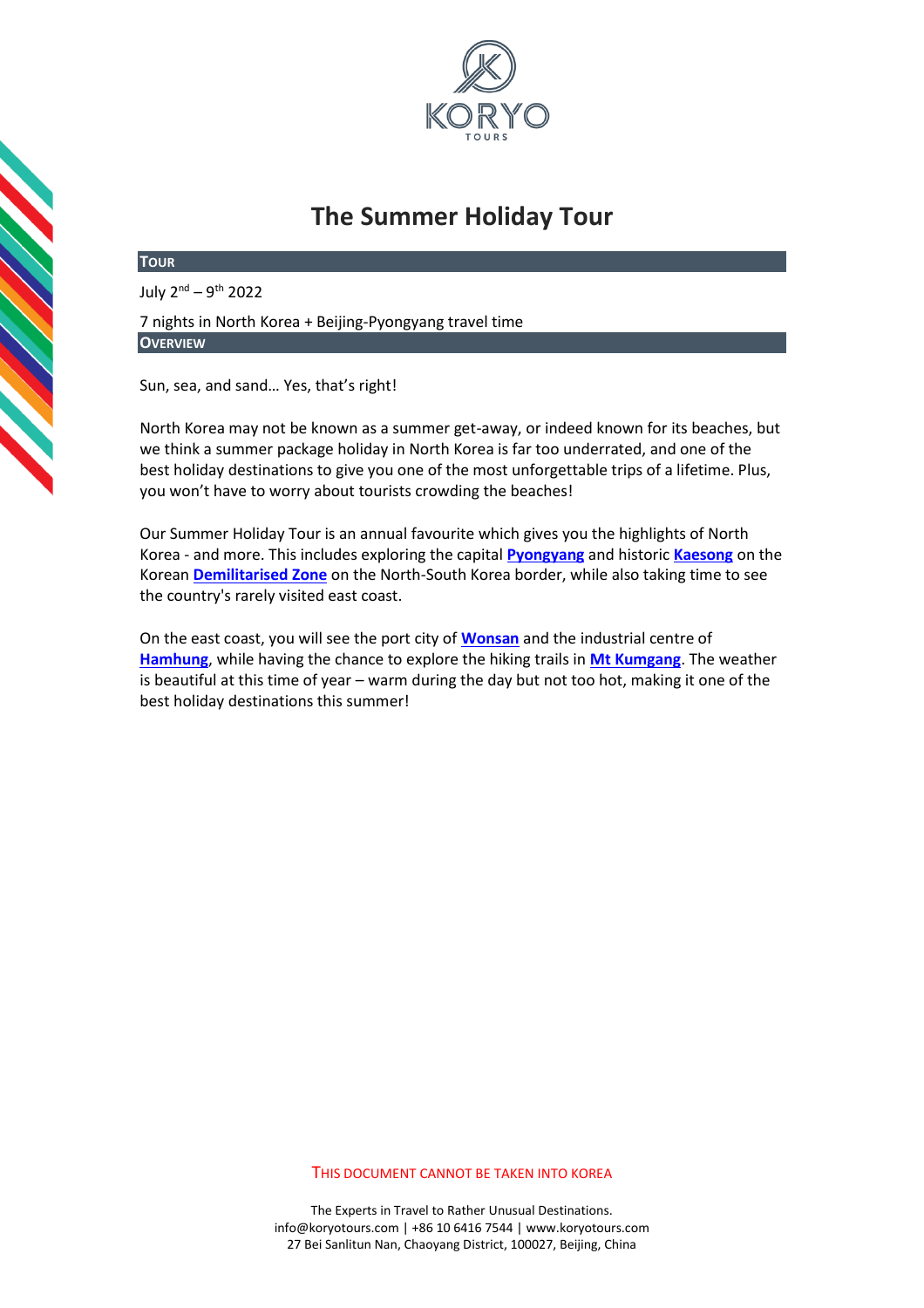

## **DAILY ITINERARY**

## **JULY 1 – FRIDAY**

#### **Briefing Day and Train Departure Day**

**\*Pre-Tour Briefing |** *We require all travellers to attend a pre-tour briefing that covers regulations, etiquette, safety, and practicalities for travel in North Korea. The briefing lasts approximately one hour followed by a question and answer session. Please be punctual for the briefing. You can come early, meet your fellow travellers, pay any outstanding tour fees and browse our collection of Korean art. A proper briefing is an essential part of travel to North Korea.*

*For this tour, we will hold two briefings. One in the morning for those departing by train this afternoon and the other in the afternoon for those departing by flight the next day.*

## **AM**

**SSSS** 

- *Recommended latest arrival in Beijing.*
- **10:00** | **Briefing for those departing by train.**

#### **PM**

- **16:00** | **Briefing for those departing by flight.**
- **17:27 | Train travellers depart Beijing Station** by domestic sleeper train to [Dandong,](https://koryogroup.com/travel-guide/dandong-liaoning-china-travel-guide) the Chinese city on the border with the DPRK. Please arrange independent travel to the train station and arrive at least an hour and a half early for the train departure.

**Overnight** | *Hotel in Beijing not included in the tour for those taking the flight the next day. Contact us for recommendations near our office! Those travelling by train will spend the night on the train.* 

#### **JULY 2 – SATURDAY**

*Arrival day in Pyongyang*

**AM**

• **Train transfer at Dandong Station** from overnight sleeper train to Dandong-Pyongyang local. *Our local representative in Dandong will assist with the transfer.* 

THIS DOCUMENT CANNOT BE TAKEN INTO KOREA

The Experts in Travel to Rather Unusual Destinations. [info@koryotours.com](mailto:info@koryotours.com) | +86 10 6416 7544 | [www.koryotours.com](http://www.koryotours.com/) 27 Bei Sanlitun Nan, Chaoyang District, 100027, Beijing, China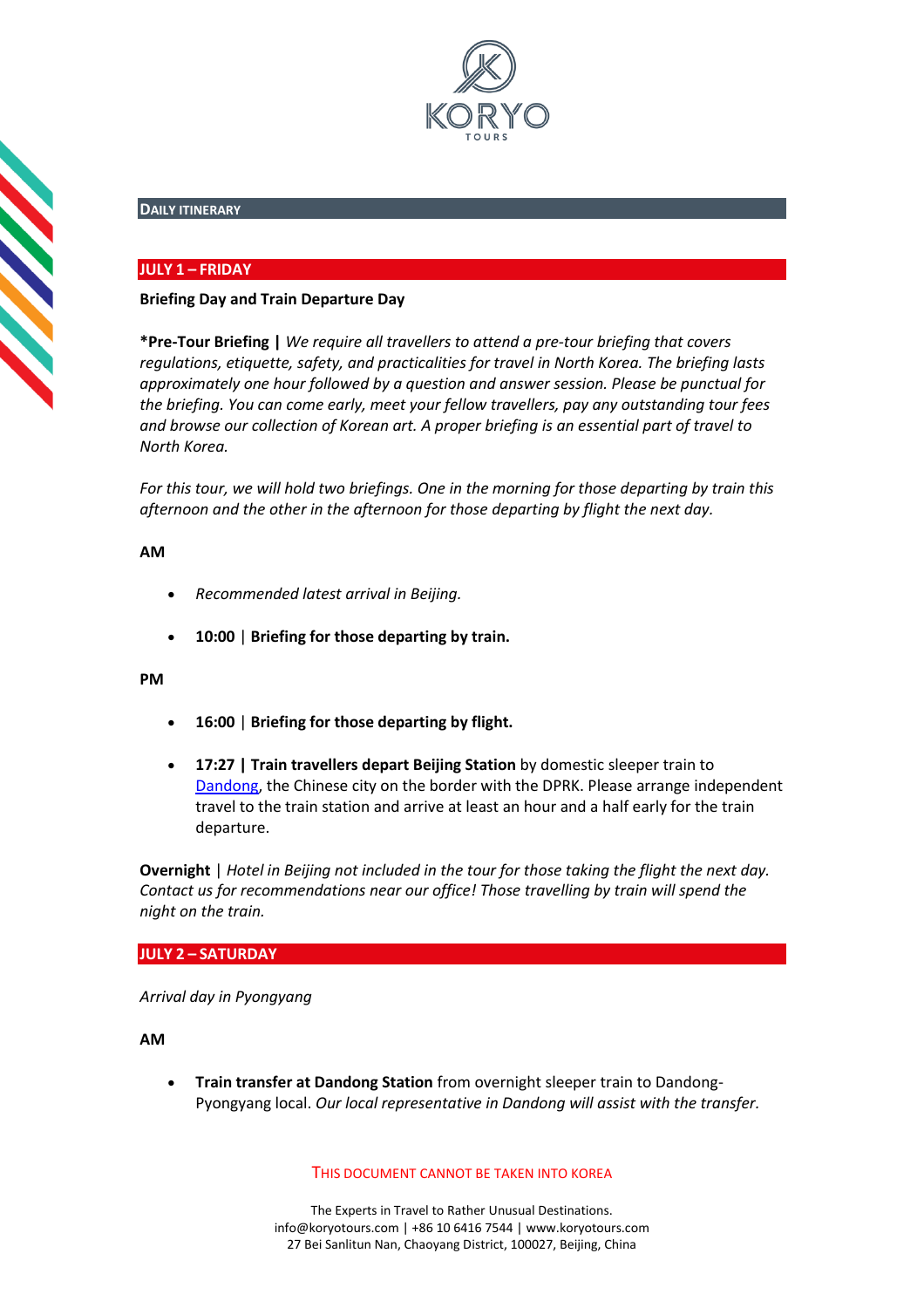

*Train crosses the [China-North Korea border](https://koryogroup.com/travel-guide/dandong-guide-sino-korean-friendship-bridge-north-korea) followed by North Korean customs and immigration.*

**PM**

**SSSS** 

- Flight departure from **Beijing Capital International Airport (PEK) Terminal 2** on **[Air](https://koryogroup.com/travel-guide/air-koryo-north-korea-travel-guide)  [Koryo](https://koryogroup.com/travel-guide/air-koryo-north-korea-travel-guide) flight JS152** at 13:05. *A 1.5-hour flight with basic lunch [\(vegetarian option](https://koryogroup.com/blog/air-koryo-vegetarians-welcome) is subject to availability). Check-in starts 3 hours prior to departure.*
- **Flight arrival to [Pyongyang's Sunan International Airport](https://koryogroup.com/travel-guide/pyongyang-airport-north-korea-travel-guide-f98cfdb4-ab0f-419c-90a3-93b18280a76b)** (FNJ) at 16:05. DPRK immigration and customs, meet your Korean guides and transfer to the city.
- **[Kim Il Sung Square](https://koryogroup.com/travel-guide/north-korea-guide-kim-il-sung-square)** | Pyongyang's central square lined with government ministries, museums, and The Grand People's Study House.
- Train arrival to [Pyongyang Railway Station](https://koryogroup.com/travel-guide/pyongyang-railway-station-north-korea-travel-guide) at 18:45.
- **Walk on [Future Scientists' Street](https://koryogroup.com/travel-guide/mirae-street-pyongyang-north-korea-travel-guide) |** An evening stroll through one of Pyongyang's newest neighbourhoods.

**Overnight | [Yanggakdo International Hotel,](https://koryogroup.com/travel-guide/yanggakdo-hotel-north-korea-travel-guide) Pyongyang. Home away from home for most** (but not all!) foreign visitors to Pyongyang, this 47-story hotel is located on an island in the middle of the Taedong River and offers great views of the city. Comfortable rooms and comprehensive leisure facilities: swimming pool, spa, billiards, bowling, gift shops, tea houses, beer brewed on-site, and a Chinese-run casino.

## **JULY 3 – SUNDAY**

*Sunday in Pyongyang and drive to Kaesong*

**AM**

- **[Pyongyang Metro Tour](https://koryogroup.com/travel-guide/north-korea-guide-the-pyongyang-metro)** | One of the deepest metro systems in the world with stunning artwork reflecting the name of each station. Ride six stations on the Chollima Line.
- **[Mansudae Fountain Park](https://koryogroup.com/travel-guide/mansudae-fountain-park-north-korea-travel-guide) |** The historic centre of Pyongyang popular with local citizens after school and on weekends. Flanked by examples of ancient and modern architecture from different eras.
- **[Mansudae Grand Monument](https://koryogroup.com/travel-guide/north-korea-guide-mansudae-grand-monument)** | Enormous bronze statues of the DPRK leadership overlooking downtown Pyongyang. A presentation of flowers and bow by the group is customary here. *Visitations are by special request only and decent dress is required. No shorts or flip-flop sandals allowed here.*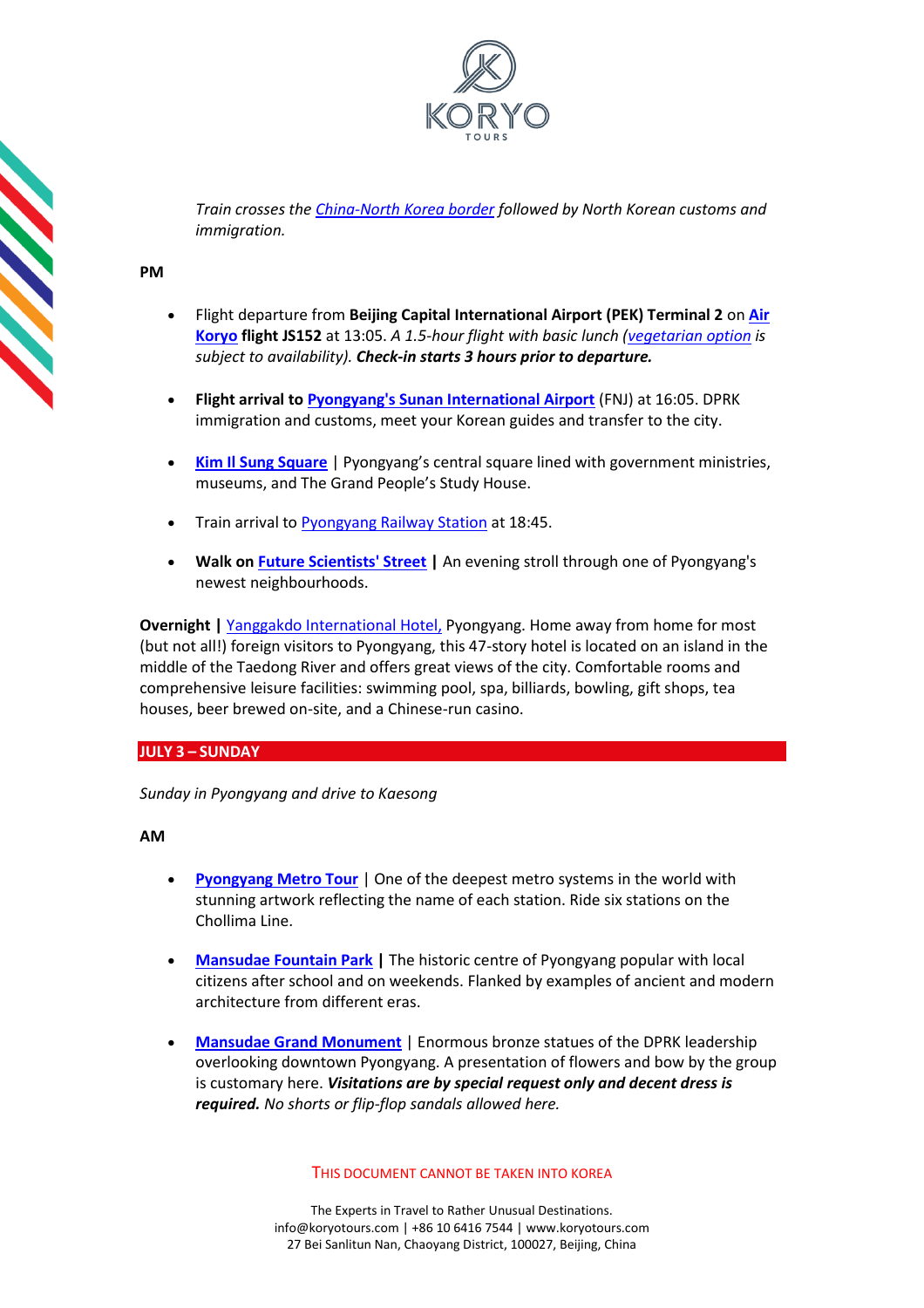

- **[Kim Il Sung Square](https://koryogroup.com/travel-guide/north-korea-guide-kim-il-sung-square)** | Pyongyang's central square lined with government ministries, museum and The Grand People's Study House, Korea's national library. See the centre of it all!
- **[Foreign Languages Bookshop](https://koryogroup.com/travel-guide/foreign-languages-bookshop-north-korea-travel-guide)** | Store selling Korean publications translated into English, German, French, Russian, Chinese, and Spanish. Also pick up DVDs, postcards, and small works of art.
- **[Moranbong Park](https://koryogroup.com/travel-guide/moranbong-park-north-korea-travel-guide) |** We'll take a stroll in Pyongyang's central park popular with locals for picnics, dances, and sports. The park is filled with historic pavilions, walls, and monuments- modern and ancient, a few of which are among the traditional 'Eight Great Sights of Pyongyang'.

**CONTRACT** 

- **[Kwangbok Department Store](https://koryogroup.com/travel-guide/north-korea-guide-kwangbok-department-store-supermarket) |** Exchange for Korean currency and shop with the citizens of Pyongyang! Try the snack stands for some of Pyongyang's best local eats.
- **[Mangyongdae Native House](https://koryogroup.com/travel-guide/mangyongdae-pyongyang-north-korea-travel-guide)** | Birthplace and childhood home of President Kim Il Sung. A traditional Korean house in a beautiful natural surrounding.
- **[Tower of the Juche Idea](https://koryogroup.com/travel-guide/the-tower-of-the-juche-idea)** | Iconic tower dedicated to the DPRK's guiding philosophy on the Taedong River. Take the elevator to the top for 5 EUR for great views of the city.
- Drive south on the [Reunification Highway](https://koryogroup.com/travel-guide/the-reunification-highway-pyongyang-to-the-dmz-north-korea-travel-guide) to **[Kaesong](https://koryogroup.com/travel-guide/kaesong-the-dmz-north-korea-north-korea-travel-guide)**, historic capital of the medieval Koryo Dynasty (918-1392 AD). Once located in South Korea, the city changed hands during the Korean War. It is now located just north of the DMZ.
- Dinner with a live Kayagum performance a traditional Korean instrument in a unique setting!

**Overnight | [Minsok Folk Hotel,](https://koryogroup.com/travel-guide/the-minsok-hotel-kaesong-north-korea-travel-guide) Kaesong.** Traditional style hotel where guests sleep on heated floors in Korean style. Housed in beautiful courtyards of Kaesong's old city, structures date back to the Ri Dynasty. Basic bathroom facilities. Hot water not guaranteed and erratic electricity supply – please bring a torch.

## **JULY 4 – MONDAY**

*Historic Kaesong and the Joint Security Area*

**AM**

THIS DOCUMENT CANNOT BE TAKEN INTO KOREA

The Experts in Travel to Rather Unusual Destinations. [info@koryotours.com](mailto:info@koryotours.com) | +86 10 6416 7544 | [www.koryotours.com](http://www.koryotours.com/) 27 Bei Sanlitun Nan, Chaoyang District, 100027, Beijing, China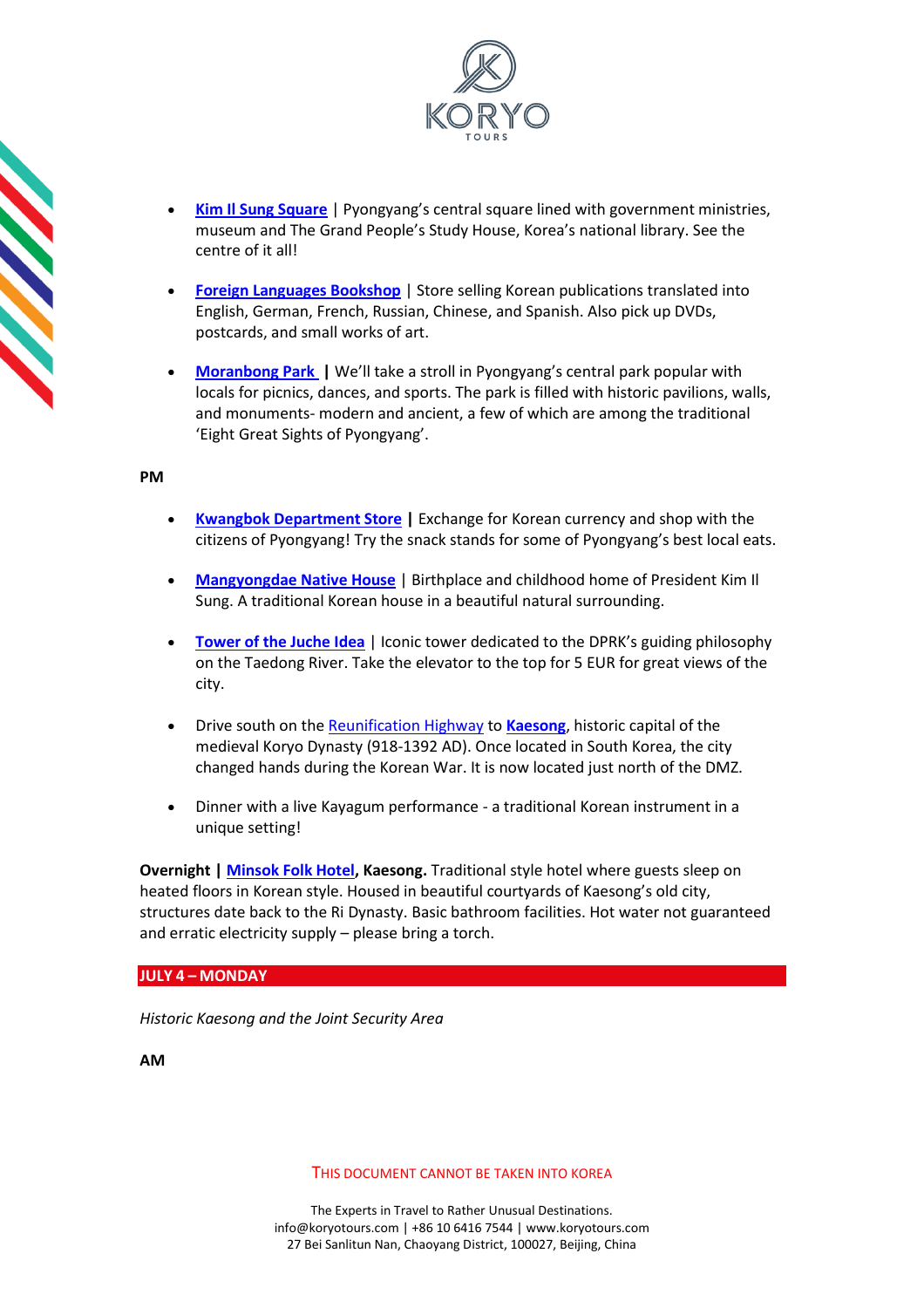

- **[Old City Walk and South Gate](https://koryogroup.com/travel-guide/walk-in-kaesong-city-north-korea-travel-guide)** | A stroll from the hotel through Kaesong's historic district lined with homes dating back to the Ri Dynasty from the city's historic South Gate.
- **[Panmunjom Armistice Village and DMZ](https://koryogroup.com/travel-guide/dmz-panmunjom-north-korea-north-korea-travel-guide)** | The site of the signing of the 1953 armistice that ended the Korean War and demarcation line between north and south. On some days it is possible to visit the hut straddling the line, where negotiations between both sides once took place. Here we will be accompanied by military guides from the Korean People's Army.
- **[Kaesong Koryo Museum](https://koryogroup.com/travel-guide/north-korea-guide-kaesong-koryo-museum)** | Once the Songgyung Academy, a Confucian school, and now a museum on the Koryo Dynasty exhibiting historical objects, statues, pagodas, and porcelain from that era. A UNESCO World Heritage Site.
- **[Kaesong Korean Stamp Exhibition Hall](https://koryogroup.com/travel-guide/stamp-shop-kaesong-north-korea-travel-guide) |** Store selling stamps, postcards, local *ginseng*, souvenirs, art, and more! One of the best postcard collections in the country and friendly staff.
- **[Traditional Royal Korean Lunch \(](https://koryogroup.com/travel-guide/pansangi-traditional-north-korean-food-north-korea-travel-guide)***pangsanggi***) |** A meal made of 12 dishes served in brass bowls fit for the kings of old. The more dishes, the more distinguished the guest! Traditional Korean 'sweet meat soup' is an option here (*5 EUR*).

**CONSTRUCTION** 

- **[Sonjuk Bridge](https://koryogroup.com/travel-guide/sonjuk-bridge-north-korea-travel-guide)** | Small stone bridge built in 1290, which in 1392 was the site of the assassination of the last loyal Koryo Dynasty minister Jong Mong Ju by a son of Ri Song Gye (founder of the next, and final, dynasty). This bloody act extinguished the Koryo which had ruled over Korea for 474 years and is said to have left a permanent mark on the bridge that can be seen to this day.
- Drive back to **[Pyongyang](https://koryogroup.com/travel-guide/north-korea-guide-pyongyang-city)** with a stop at the **[Monument to the Three Charters of](https://koryogroup.com/travel-guide/the-arch-of-reunification-north-korea-travel-guide)  [Reunification](https://koryogroup.com/travel-guide/the-arch-of-reunification-north-korea-travel-guide)**, a large stone archway over the highway memorializing joint agreements between north and south. *A 3-hour drive.*
- **[Victorious Fatherland Liberation War Museum and USS Pueblo](https://koryogroup.com/travel-guide/north-korea-guide-victorious-fatherland-liberation-war-museum)** | We'll tour this world-class museum led by a local museum guides. Renovated in 2012 and its exhibits of Korean War from the DPRK perspective containing artifacts, documents, photos, and lifelike dioramas. The exterior grounds house the War Victory Monument and displays of Korean People's Army Hero Equipment and captures equipment from the US military, including the spyship [USS Pueblo.](https://koryogroup.com/travel-guide/uss-pueblo-north-korea-travel-guide) Central to the understanding of the country today and highlight of the trip.
- **[Mansugyo Beer Bar](https://koryogroup.com/travel-guide/mansugyo-beer-bar-north-korea-travel-guide)** | A beer bar serving seven types of beer. Popular with locals after work and on weekends. Best place to drink pints with local people.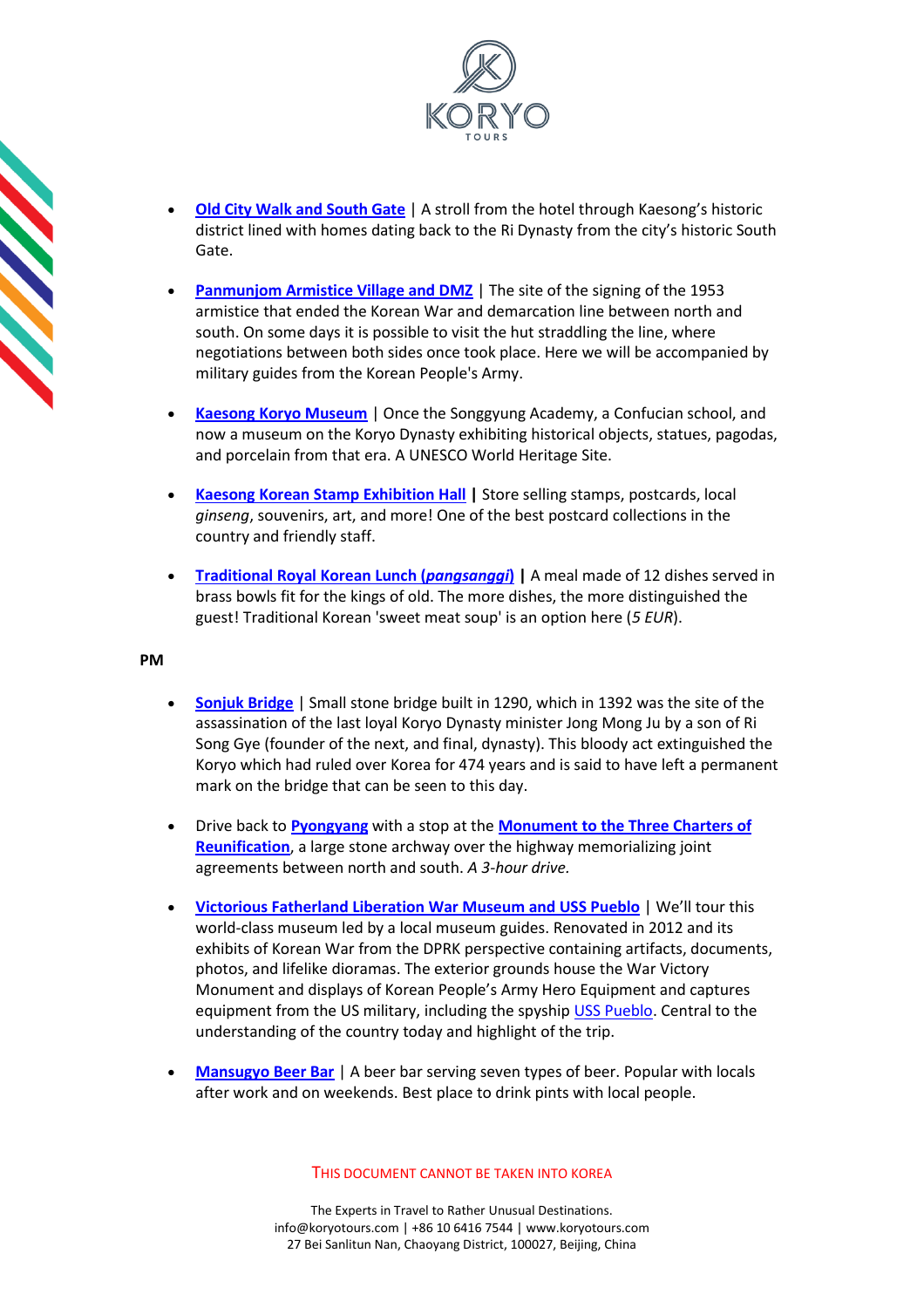

• **Evening [walk on Ryomyong Street](https://koryogroup.com/travel-guide/walking-on-ryomyong-street-north-korea-travel-guide)** | Pyongyang's newest futuristic neighbourhood after a farewell dinner at Pyongsol Restaurant.

**Overnight |** Yanggakdo International Hotel, Pyongyang

#### **JULY 5 – TUESDAY**

*Drive to Hamhung*

**AM**

**SSSS** 

- Drive east across the width of the peninsula before heading north to **[Hamhung](https://koryogroup.com/travel-guide/hamhung-north-korea-north-korea-travel-guide)**, the second largest city of the DPRK and major centre of industry. *A 7 to 8-hour drive.*
- Stop by **[Sinpyong Lake Guesthouse](https://koryogroup.com/travel-guide/sinphyong-rest-area-north-korea-travel-guide)** to stretch your legs at this lakeside teahouse beneath rocky crags.
- **[Ulim Waterfall](https://koryogroup.com/travel-guide/ulim-waterfall-north-korea-travel-guide) for a picnic lunch |** Hidden amongst the mountains on the road to Wonsan, 'Echo' Waterfall is a scenic stopover to enjoy lunch, stretch your legs, or go for a dip in the pool beneath.

**PM**

- **[Tongbong Co-operative Farm](https://koryogroup.com/travel-guide/tongbong-cooperative-farm-north-korea-travel-guide) |** Local farm in the outskirts of Hamhung. View the machinery barn, a local home, and the farm shop to buy some locally made products.
- **[Home of Ri Song Gye](https://koryogroup.com/travel-guide/home-of-ri-song-gye-hamhung-royal-villa-north-korea-travel-guide) |** Home of the first king of the Ri Dynasty (1392-1910) who extinguished the Koryo Dynasty, only to be then ousted by his own son. A traditional hall and pavilion and associated naughty stories of the former king's retirement years -some not appropriate for the youth!

**Overnight | [Majon Beach Guesthouse,](https://koryogroup.com/travel-guide/majon-beach-resort-hamhung-north-korea-travel-guide) Hamhung**. A beachside holiday compound with basic but comfortable chalets. Rooms have heated floors but no running water. Bring a torch! There is a main building with restaurant, bar, billiards, table-tennis, bookshop, and Korean karaoke.

#### **JULY 6 – WEDNESDAY**

*Hamhung and Wonsan*

**AM**

THIS DOCUMENT CANNOT BE TAKEN INTO KOREA

The Experts in Travel to Rather Unusual Destinations. [info@koryotours.com](mailto:info@koryotours.com) | +86 10 6416 7544 | [www.koryotours.com](http://www.koryotours.com/) 27 Bei Sanlitun Nan, Chaoyang District, 100027, Beijing, China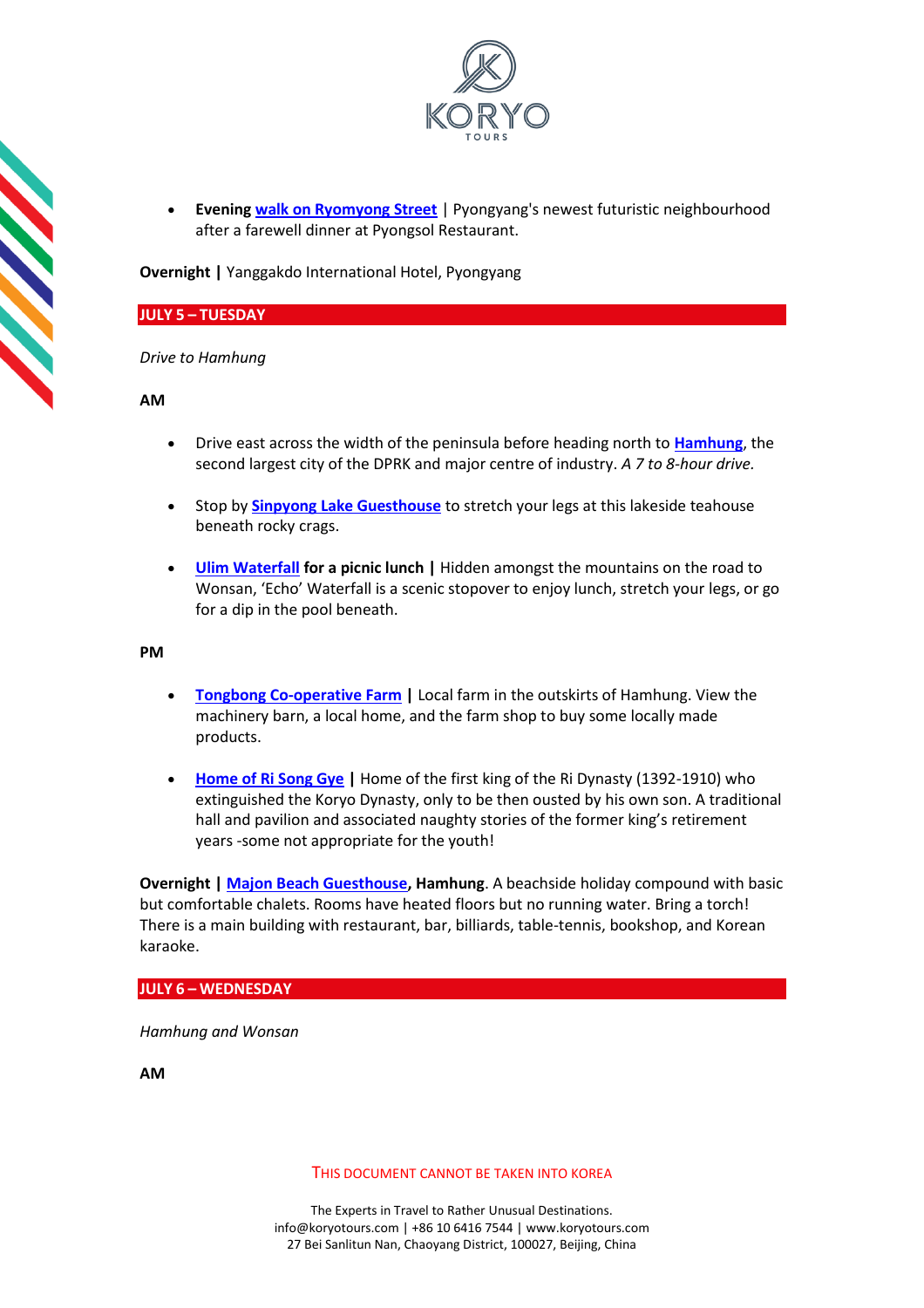

- **[Hungnam Fertiliser Factory](https://koryogroup.com/travel-guide/hungnam-fertiliser-factory-north-korea-travel-guide) |** Massive chemical-industrial plant producing various kinds of fertilisers. Tour of the plant control room, production facilities, and packing plant - just don't light up next to the Ammonium Nitrate!
- **[Hamhung Grand Theatre](https://koryogroup.com/travel-guide/hamhung-grand-theatre-north-korea-travel-guide) and Central Square |** Exterior view of the DPRK's largest theatre on the city's central square.
- **Tonghung Revolutionary Site** | Hillside park with statues of the DPRK leadership overlooking Hamhung city centre and Songchon River. *A presentation of flowers is customary.*

**CONTRACT** 

- Drive south to **[Wonsan](https://koryogroup.com/travel-guide/wonsan-north-korea-north-korea-travel-guide)**, a major port city on the East Sea of Korea. *A 2.5 - 3-hour drive*.
- **[Wonsan Agricultural University](https://koryogroup.com/travel-guide/wonsan-agricultural-university-north-korea-travel-guide) |** The DPRK's premier agricultural university set among beautiful hillside scenery. Tour the grounds and the neo-Romanesque teaching hall, originally built by Germans living in the area in the early 20th century.
- **[Songdowon International Schoolchildren's](https://koryogroup.com/travel-guide/songdowon-international-children-s-camp-wonsan-north-korea-travel-guide) [Camp](https://koryogroup.com/travel-guide/songdowon-international-children-s-camp-wonsan-north-korea-travel-guide) |** A classic socialist summer camp where Korean and international children can spend two weeks learning socialist values and teamwork. Tour the recently renovated dormitories, aquarium, birdhouse, gymnasium, and more!
- **[Wonsan City Centre and Docks](https://koryogroup.com/travel-guide/wonsan-city-centre-north-korea-travel-guide)** | Central square and ship terminal in downtown Wonsan. The *Mangyongbong-92* ferry/cargo ship which one shuttled Koreans living in Japan back and forth across the East Sea of Korea is moored here.
- **[Mangyongbong-92](https://koryogroup.com/travel-guide/mangyongbong-92-north-korea-travel-guide)** | A ferry/cruise ship built in 1992 to ferry Japanese Koreans and goods between Japan and North Korea till 2006. In 2018, the ship carried North Korean performers for the Winter Olympics in South Korea.
- **[Jangdok Island and Lighthouse](https://koryogroup.com/travel-guide/jangdok-island-lighthouse-wonsan-pier-north-korea-travel-guide) |** Take a stroll on the breakwater to a small island in the middle of Wonsan harbour (*1 EUR/USD entry fee*).

**Overnight | [Dongmyong Hotel,](https://koryogroup.com/travel-guide/the-tongmyong-hotel-wonsan-north-korea-travel-guide) Wonsan.** Waterfront hotel with stunning seaside views of Wonsan Harbor. Limited hours of hot water, bar, billiards, ping-pong, barber shop, beauty salon, dry-sauna, and indoor seawater swimming pool.

**JULY 7 – THURSDAY**

*Mt. Kumgang, the 'Diamond Mountain'*

**AM**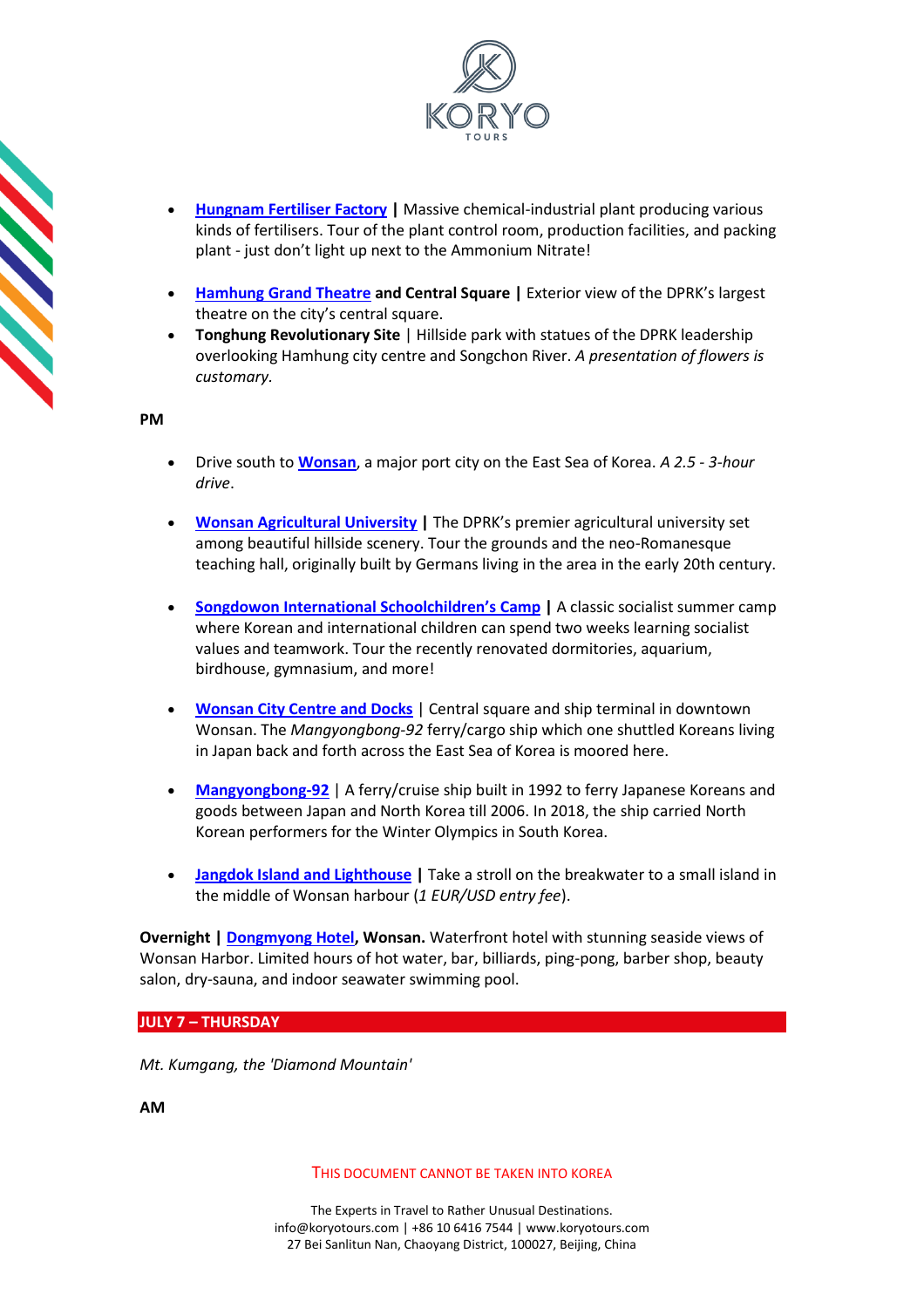

- **[Kangwon Province Art Gallery](https://koryogroup.com/travel-guide/art-gallery-wonsan-north-korea-travel-guide)** | Small art exhibition selling artwork by local artists, where you can purchase paintings.
- Drive south along the East Sea coast to the scenic **[Mt. Kumgang](https://koryogroup.com/travel-guide/mt-kumgang-north-korea-north-korea-travel-guide)**, the 'Diamond Mountain' noted in East Asian history and famous in Korean legends. Home of some of Korea's most spectacular natural landscapes and best hiking. *A 2.5 - 3-hour drive*.
- **[Sokwang Temple](https://koryogroup.com/travel-guide/the-koryo-academy-stage-fright)** | Remains of a Buddhist temple established dating back to the late-14th century and associated with the dream that predicted the fall of the Koryo Dynasty. A historic and haunting place set in a serene mountain valley with stream.

• **[Samil Lagoon](https://koryogroup.com/travel-guide/samil-lagoon-north-korea-travel-guide) |** A charming green-water coastal lagoon lined by pine forests. Named for the 'three-day' stay (sam-il) of a king in days-gone-by to take in the full beauty of the area.

**Overnight | [Kumgangsan Hotel,](https://koryogroup.com/travel-guide/kumgangsan-hotel-north-korea-travel-guide) Mt. Kumgang.** A very comfortable, clean and well equipped. Bar, billiards, massage and a great terrace with barbecue options.

## **JULY 8 – FRIDAY**

*Mt. Kumgang hiking and drive back to Pyongyang with stops along the way.*

## *Please note that 8 July marks the anniversary of the passing of President Kim Il Sung in 1994. Additionally, restaurants may not serve alcohol at meals on this day.*

### **AM**

**[Hiking in the Mt Kumgang area](https://koryogroup.com/travel-guide/mt-kumgang-hiking-north-korea-travel-guide)** | 'The Diamond Mountain' – a series of peaks and canyons rising above Korea's eastern seaboard and regarded since time immemorial as one of the most scenic regions in East Asia. An 8 km (round-trip) hike to a scenic 'Nine-Dragons' waterfall will take us through forests, along mountain streams and by emerald pools.

**PM**

- Drive back up the coast to **Wonsan** with a rest stop at Lake Sinjung.
- Continue driving to **Pyongyang** *(approx 4 hours drive)* with a stop at **[Masik Pass Ski](https://koryogroup.com/travel-guide/masikryong-hotel-masik-ski-resort-north-korea-travel-guide)  [Resort](https://koryogroup.com/travel-guide/masikryong-hotel-masik-ski-resort-north-korea-travel-guide)**, the DPRK's largest ski resort. Opened in 2013, Masik Pass features nine main runs, two beginner slopes, and a lodge with full amenities.